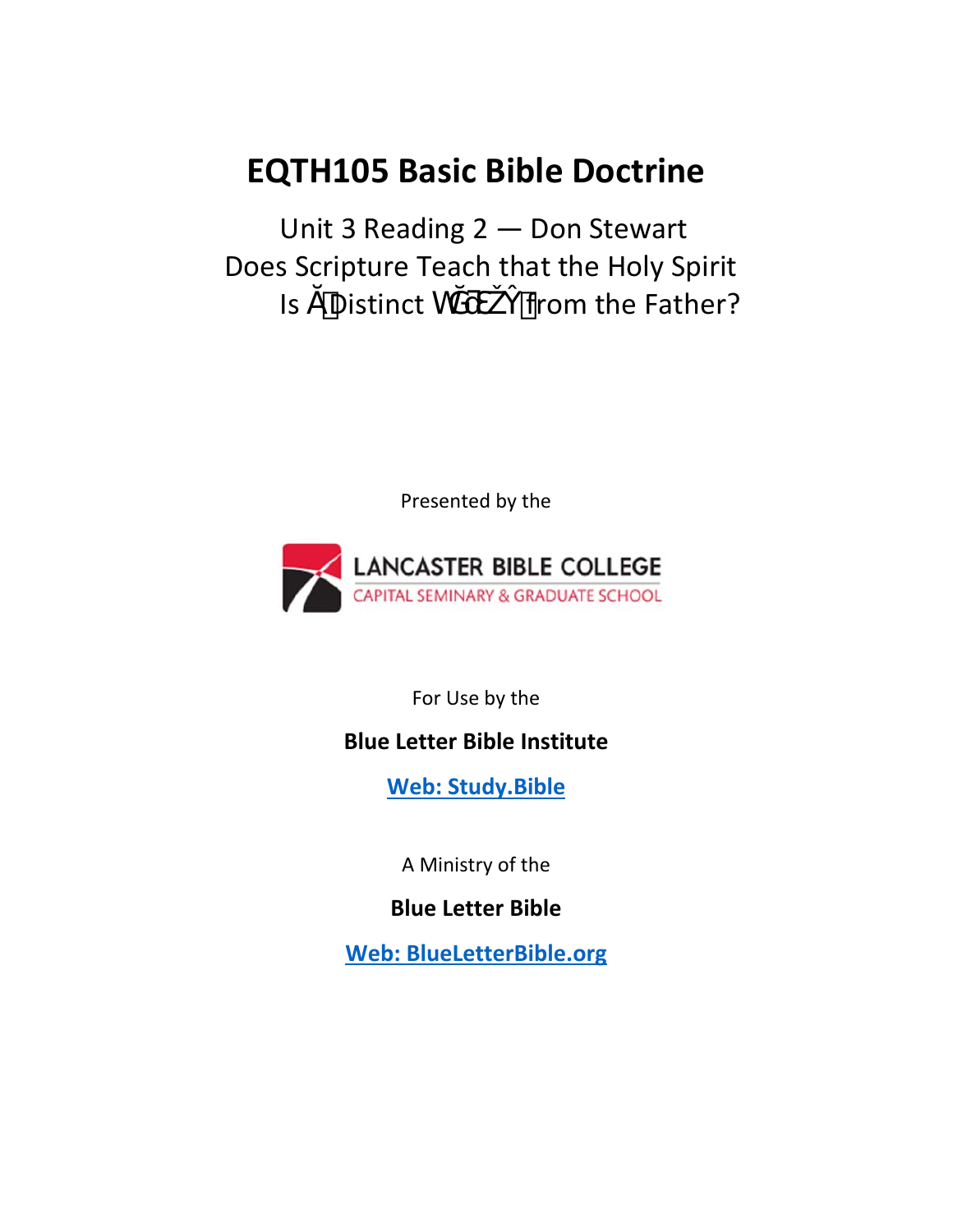## **Don Stewart :: Does Scripture Teach that the Holy Spirit is a Distinct Person from God the Father?**

*The Trinity: One God in Three Persons* – Question 9

https://www.blueletterbible.org/Comm/stewart\_don/faq/the-trinity/09-does-scripture-teach-thatthe-holy-spirit-is-distinct-from-the-father.cfm

There are some people who do not see any distinction between God the Father and the Holy Spirit. The Holy Spirit is assumed to be another description of the Father, or the creative force that comes from the Father. What does the Bible teach on this subject? Does it teach that the Holy Spirit is merely an extension of the Father?

#### **The Holy Spirit Is Distinct from the Father**

God the Father and God the Holy Spirit are distinct. Indeed, the Scripture does make a clear distinction between God the Father, and the Holy Spirit. The evidence is as follows:

#### **1. The Father Sent the Holy Spirit**

To begin with, we find that the Bible says that God the Father sent the Holy Spirit. Jesus said that the Father would send the Spirit when the Son left the world.

"But when the Father sends the Counselor as my representative—and by the Counselor I mean the Holy Spirit—he will teach you everything and will remind you of everything I myself have told you." [\(John 14:26 NLT\)](https://www.blueletterbible.org/NLT/Jhn/14/6)

The Father will send the Holy Spirit, not Himself, to help believers. The job of the Holy Spirit is to teach believers of Jesus the Son.

#### **2. The Holy Spirit Does the Father's Will**

The Holy Spirit is not the same as the Father rather He does the will of God the Father. Paul wrote to the Romans,

And God, who searches the heart, knows what is the mind of the Spirit, because the Spirit intercedes for the saints according to the will of God. [\(Romans 8:27](https://www.blueletterbible.org/NKJV/Rom/8/27/) NRSV)

The Holy Spirit intercedes for the believer. He is the one who allows us to talk to God the Father through God the Son. This is another indication of the distinction between the members of the Trinity. The Spirit is not the Father.

#### **3. The Holy Spirit Is Mentioned with the Father and Son**

Finally, there are a number of places where the Holy Spirit is mentioned in conjunction with the Father and the Son.

For example, in the Great Commission, we read that Jesus commanded that believers be baptized into the name of each Person of the Trinity. He said,